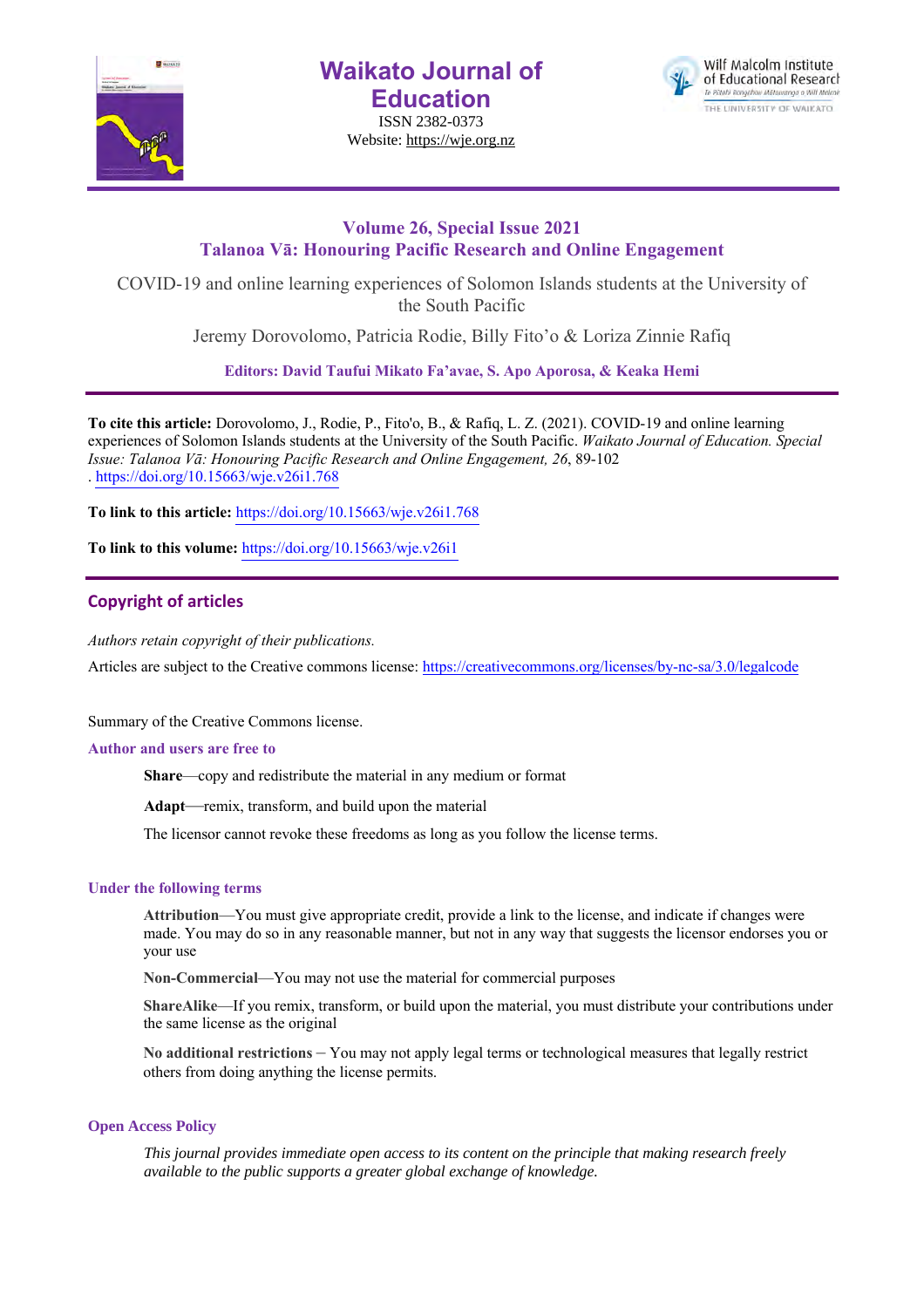# **Waikato Journal of Education**

Te Hautaka Mātauranga o Waikato



Volume 26, Special Issue: Talanoa Vā: Honouring Pacific Research and Online Engagement

# **COVID-19 and online learning experiences of Solomon Islands students at the University of the South Pacific**

**Jeremy Dorovolomo, Patricia Rodie, Billy Fito'o, and Loriza Zinnie Rafiq**  University of South Pacific Fiji

# **Abstract**

*This study aims to investigate the experiences of Solomon Islands students during the shift to online, remote teaching during the coronavirus (COVID-19) pandemic. It utilises the* tokstori *to collect data from 16 Solomon Islands students of the University of the South Pacific's (USP) Suva and Honiara campuses. It is framed and analysed data using Khan's eight dimensions of gauging successful elearning experiences. Prior to COVID-19, many of the courses at the USP were offered in blended mode, which encompasses both online and face-to-face delivery. However, with a sudden move to fully online offerings, and the associated fears resulting from the unknowns of COVID-19, this was disruptive and traumatic for many students. However, analysis identified several key factors aiding student success including many Solomon Islands students being able to eventually cope with the disruption and displayed independence and resilience. It is also found that Solomon Island students got to experience new applications and tools such as, for example, having to be in Zoom or having to sit an online exam. This study has potential to inform higher education institutes (HEIs) in the Pacific Islands and beyond, and the need to carefully navigate the practical realities of the islands in the interaction between digital technologies, instructors and students to facilitate online learning post-pandemic.* 

# **Keywords**

COVID-19; Solomon Islands; *Tokstori*; Pacific Islands

# **Introduction**

With the threat of COVID-19, many educational institutions worldwide had to go online to enable their students to continue studies, while countries attempted to curb a disease that was rapidly taking lives and for which a treatment is not yet available. Associated with that threat were calls for social distancing, hand washing, mask wearing and lockdowns, necessitating the USP to move teaching online. Universities had to make swift transition into online learning, as social distancing was a health requirement, to avoid community transmission (Murphy, 2020). Crawford et al. (2020) investigated 20 countries' higher education responses to COVID-19 and found that there were those that made quick

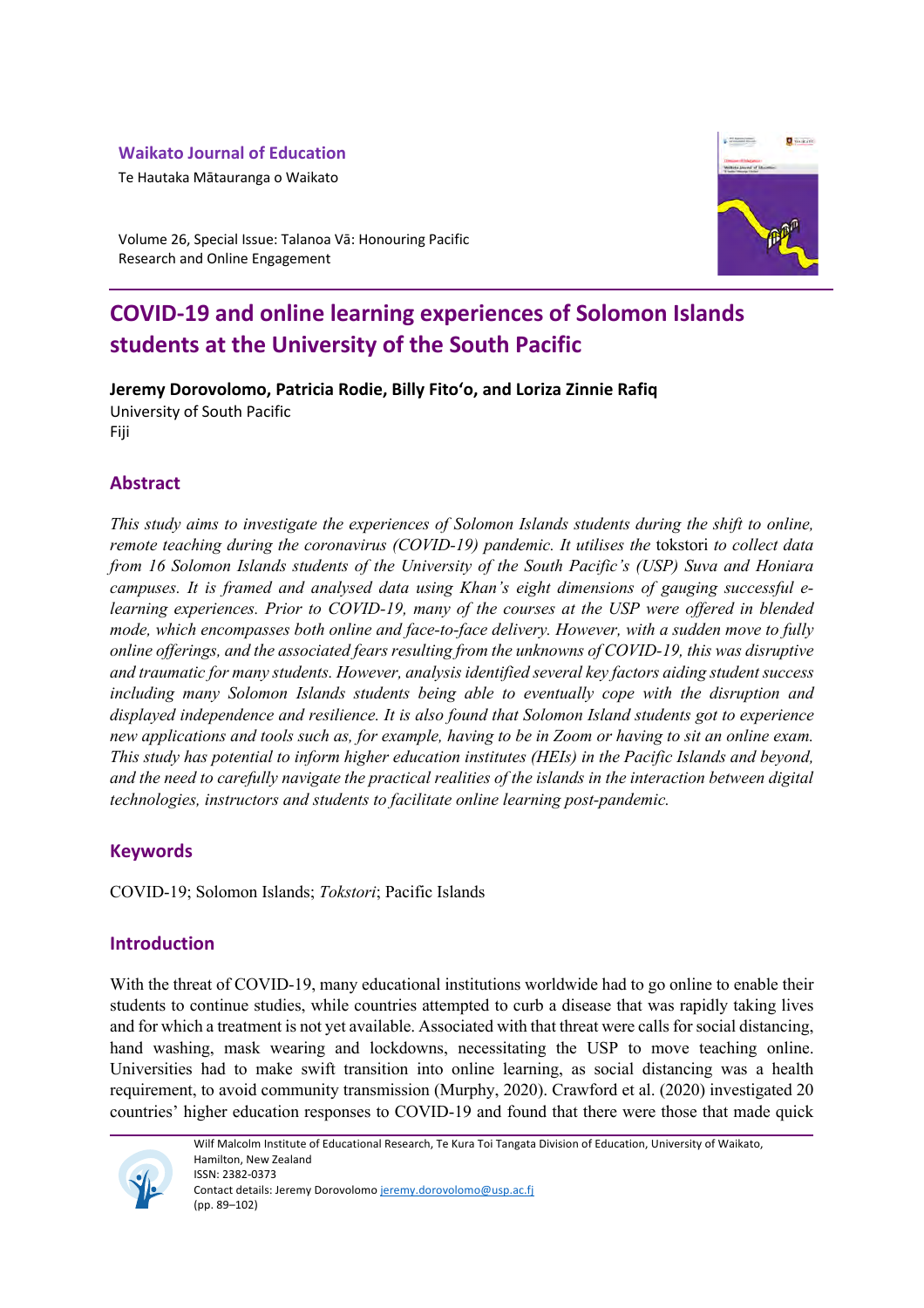responses through putting courses wholly online while on the other end of the spectrum, there were institutions that had not much of a response. Most of the developed countries closed their campuses and shifted online, while a number of developing nations closed the institutions but also implemented varying digital strategies. In Jordan, for instance, their higher education institutions (HEIs) used Skype, Google Classroom, Moodle and Facebook and engaged students with the resources that they had. COVID-19 would test the agility of higher education institutions (HEI) but also the disparity in resourcing among HEIs and for those students that were socially disadvantaged access to technology and the internet could be major issues (Crawford et al., 2020).

Online learning involves learning and teaching procedures completed in cyberspace (Arauju et al., 2020). Arauja et al. (2020) found that the sudden online learning situation caused stress for many students, citing loneliness and related uncertainties. Furthermore, students who had access to internet may have been able to take part in online learning while there were those who couldn't due to social inequality. Moreover, prolonged disruptions due to the coronavirus outbreak could have had negative psychological impact on students (Arauja et al., 2020). COVID-19 is a disruption to higher education. It took two years for many HEIs to recover from the SARS epidemic; thus, it would take a lot longer than that to recover from COVID-19. Predictions were made that enrolments may drop in the range of 15 to 25 percent (Dennis, 2020). HEIs across the globe had to re-adjust their academic calendar due to COVID. Classes, examinations and graduations were cancelled. Many universities had to go online which required planning. Institutions that had already had a level of sophistication in their digital learning platforms had far less barriers than HEIs that lagged in e-learning (Demuyakor, 2020).

Online learning is growing in HEIs but all of a sudden, during the COVID-19 pandemic, institutions and their staff had to experiment with e-learning on an unprecedented scale (Demuyakor, 2020). Demuyakor (2020) studied students who were at Chinese universities and found that they felt going online to be a great initiative as they understood what the COVID-19 pandemic meant if there was societal interaction. However, the high cost of internet to be online for their studies in isolation could've be an impediment and also at certain locations the internet connectivity could be slow (Demuyakor, 2020). The right of students to access education during emergencies is critical but often the reality on the ground can be different, especially in developing countries and during the COVID-19 pandemic. Emergency Remote Teaching (ERT) occurred, a situation that was unplanned, requiring moving from traditional to remote teaching (Affouneh et al., 2020). It may be a difficult period caused by the COVID-19 pandemic, but as Jito Vanualailai, the USP Deputy Vice Chancellor Learning and Teaching, stressed, it is an opportunity to re-look at the focus of the university and the educational vulnerabilities of its member countries, as USP is co-owned by 12 small Pacific Island countries: Cook Islands, Fiji, Kiribati, Marshall Islands, Nauru, Niue, Solomon Islands, Tokelau, Tonga, Tuvalu, Vanuatu and Samoa. As a consequence of the unplanned nature of e-learning during ERT, HEIs must take into consideration the quality of its virtual courses. Thus, this study aims to investigate the question: What have been the experiences of Solomon Islands students during the shift to online learning during the emergency remote teaching and learning as a result of the COVID-19?

## **Theoretical Framework**

Affouneh et al. (2020) recommended Khan's eight-dimensional framework to assess an institution's ecapability and student experiences during ERT (See Figure 1):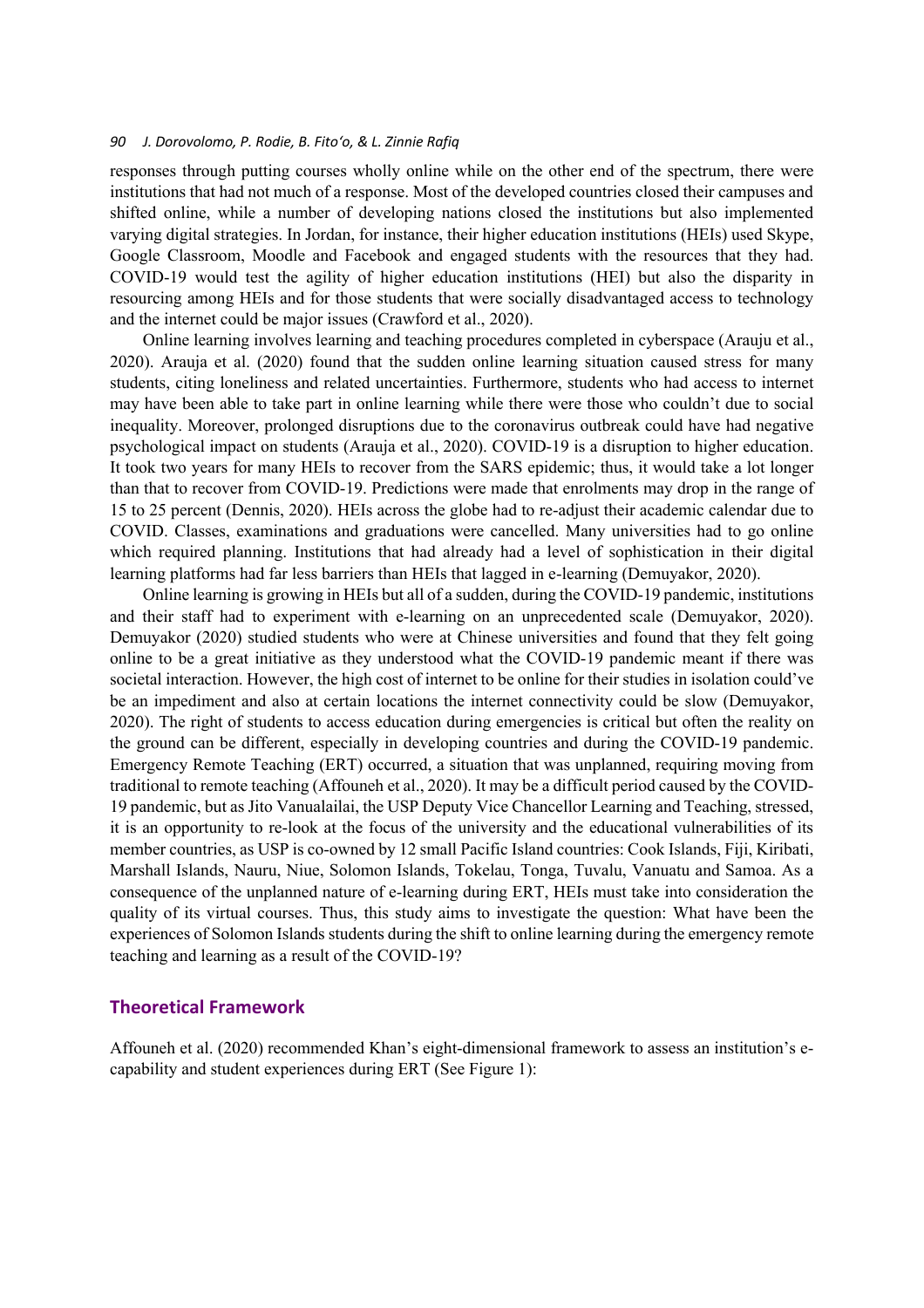*COVID-19 and online learning experiences of Solomon Islands student 91*



**Eight dimensions of Khan's e-learning framework. (Khan, 2001, p. 46)**

The eight dimensions of Khan's e-learning framework (Khan, 2001) are the *institutional dimension* which entails the administrative affairs such as information technology services, instructional development and media services, or graduation; academic affairs, such as staff support or workload; and student affairs, such as course information, library support, or tutorial services. The second dimension is the *pedagogical dimension* which concerns teaching and learning, and the manner in which the elearning environment is organised in terms of objectives, design, approaches and methods. The third aspect of the framework is the *technological dimension* which covers infrastructure planning, hardware, and software in the e-learning environment. The fourth dimension is the *interface design* which examines the page and site design, content design, navigation and usability of the e-learning programme. *Evaluation* is the fifth dimension which is interested in the assessment of learners and in the evaluation of the delivery and learning in the e-learning environment. The sixth dimension of *managemen*t refers to the maintenance of the e-learning environment and distribution of information. The seventhdimension deals with online *resource support* to allow a meaningful learning experience for students. *Ethical considerations* form the eighth dimension which takes into consideration e-learning issues that relate to social and cultural diversity, geographical diversity, information accessibility, etiquette, and legal issues of privacy, plagiarism and copyright (Khan, 2001).

Digital learning technologies for education and schooling have advanced so much at levels never experienced before. Thus, success in e-learning systems would require systemic and systematic analysis of its design, development, implementation and maintenance of the online environment (Corbeil et al., 2017). Corbeil et al. (2017) stressed that Khan's e-learning dimensions are important to gauge the successful experiences of students in the digital platform. Popescu (2012) used Khan's eight dimensions for quality online learning to investigate the perceptions of students on e-learning at their institutions in Romania and France. Sarmento (2010) framed a study on e-learning in the hospitality and tourism industry in Portugal based on Khan's dimensions of e-learning and that these factors are intertwined to improve quality and productivity. Parlakkilic (2018) conducted a study on medical education in Turkey,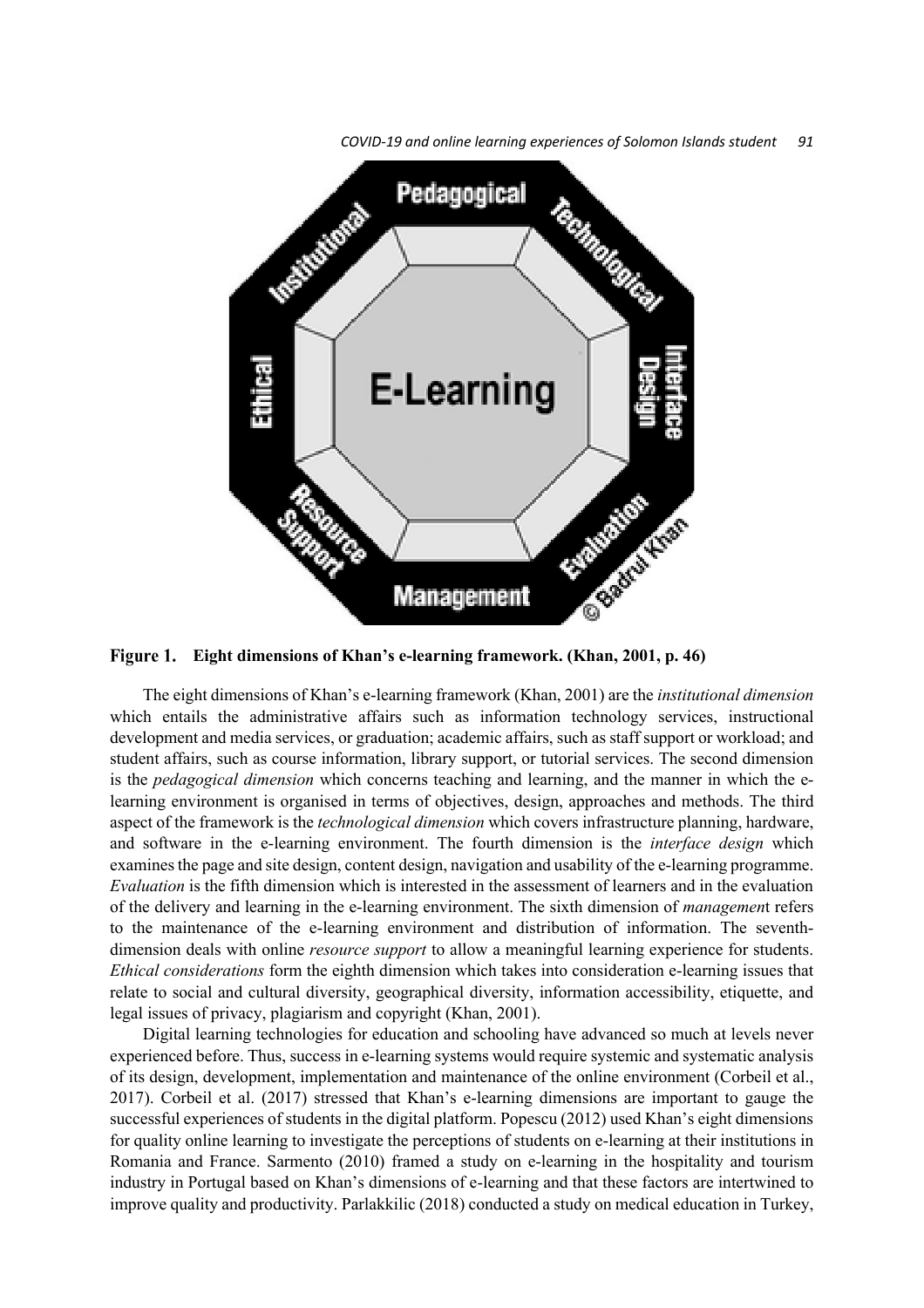employing Khan's framework to find solutions to various gaps in the online culture. Salyers et al. (2014) also encompassed Khan's framework to conduct a multi-institutional study of e-learning in Canadian universities (Salyers et al., 2014). Therefore, these and other examples demonstrate the reliability and value of Khan's eight dimensions in the assessment of e-learning.

# *Tokstori*

Paulsen and Spratt (2020) discussed their utilisation of the *tokstori,* as indigenous methodology, to deliver a literacy intervention programme at Temotu Province in the Solomon Islands. Paulsen and Spratt emphasised that in order to be contextually responsive in interventions, it is important to incorporate indigenous methodologies. Paulsen and Spratt (2020, p. 146) also asserted that "an understanding of the place and role of the language of communication is another consideration in indigenous methodologies". This is relevant in a country such as the Solomon Islands where there are 71 active languages spoken in addition to English as the official language and pidgin as the lingua franca. Communicating with locals in a language they can understand cannot be understated in conducting research in indigenous communities but also in these cultures it is through oral tradition that knowledge gets passed, validated and legitimised down generations (Paulsen & Spratt, 2020). Pidgin was used in the *tokstori* and translated into English. Privileging indigenous epistemology is also a means to decolonise research that is predominantly executed from western paradigms.

*Tokstori* is a process, cultural norm and relational in nature (Sanga et al., 2018) and is also linked to the *wantok* system, which is a network of relationships. *Tokstor*i is relational and involves interconnectedness and the origins of the term is from pidgin-speaking Melanesia (Sanga et al., 2018). Sanga et al. (2018) added that tokstori is an "element of negotiating relatedness in an ongoing way. Being a *wantok* through *tokstori* implies being involved in the creation of a negotiated understanding of the world" (p. 7). Both *tokstori* and the *wantok* system are contextual and relationality is a principal underpinning value and new realities can continually be constructed through *tokstor*i. In addition, metaphors could be used by people quite regularly during the *tokstori*. Examples given were that in a *tokstori* a teacher commented that many of the teachers in the school were not performing because they "sit down in front of a big mountain and breathe on it" (Kabini et al., 2018, p. 10) or another participant encourages the researcher to accept what she was saying as "a snake rotting in your mouth" (Kabini et al., 2018, p. 11), which means she cannot share what was asked for as it is confidential. You could miss considerably if one does not interpret the various metaphorical languages that takes place in *tokstori*. In fact, if you ask an elder a question, he/she is likely to tell a story or use metaphorical language to explain something (Sanga et al., 2018). Solomon Islanders, for instance, would generally be suspicious of each other so creating a conducive environment for a *tokstori* is important. When a *tokstori* occurs, it is often not time bound, as in a start and a finish (Sanga et al., 2018). In this study the *toksori* we had went for a considerable length of time. We collected information for our project but the *tokstori* continued with food and coffee.

Following the collection and transcription of the *tokstori* responses, all participants were sent their comments allowing for accuracy. The credibility of the data is ensured when participants suggested deletion or modification of certain information from the transcripts were incorporated. Utilizing *tokstori* at a literacy intervention programme at Temotu province in Solomon Islands, Paulsen and Spratt (2020) employed *tokstori* as an "engagement tool" (p. 148) in the initial profiling and co-creation of the literacy intervention. Importantly, Paulsen et al. (2020) deliberated that even if a research project or an intervention may have its aims, it is integral that imposition of an intervention or programme does not occur without profiling and knowing the context and situation. Paulsen et al. (2020) also used the *tokstor*i in their Leaders and Education Authorities Project (LEAP), not only to do the initial profiling but also paving the way for the actual intervention that is co-created and co-constructed. These get into four cycles of profiling, implementation, sense-making and repeating it again. They acknowledge that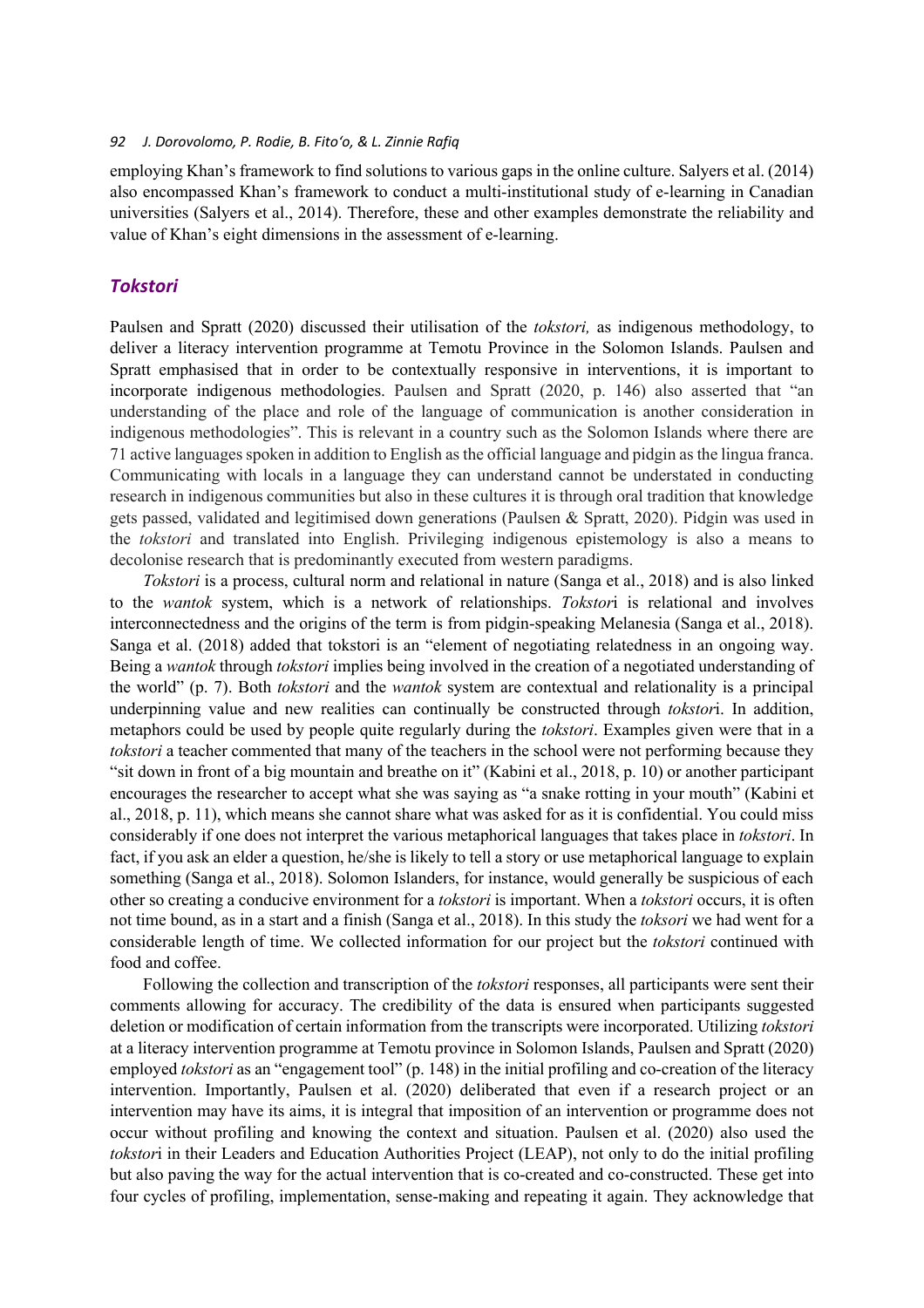#### *COVID-19 and online learning experiences of Solomon Islands student 93*

schools where they were conducting the study may find this tiring and time consuming but it allows participants ownership of the project. The LEAP project, even though internationally funded, is delivered and managed wholly by local academics and administrators (Paulsen et al., 2020). This is noteworthy as researchers from outside often get in as helicopter researchers (Minasny & Fiantis, 2018) who fly into developing countries, get data, fly out and analyse it elsewhere with no involvement of local expertise Thus, Minasny and Fiantis (2018) expressed that while there are international researchers who genuinely work with local expertise, 'helicopter' ones should be discouraged and dishonoured.

This study is a *tokstori,* and as in a *talanoa* (Vaioleti, 2006), it sought to elicit the stories, issues, realties and aspirations of participants. They may have different origins and construction but they are important in the understanding of lived realities of Pacific Islands people. Sourcing stories and the sense making requires understanding of the kinship, ranks, cultural peculiarities and gender in the context. The *talanoa* is a conversation that is subjective and oral and avoids rigidity and hegemonic control. Properly conducted, a *talanoa* can gather very authentic and deep insights into the phenomenon. With cultures that value reciprocity it is critical to be sensitive to the social lives of Pacific peoples (Vaioleti, 2006). As Farelly and Nabobo-Baba (2012) cautioned, *talanoa* should not be mistaken as an informal open-ended interview but a conversation in a cultural context that takes on board the values of empathy, respect, love and humility. Respected in many Pacific Islands spheres, the *talanoa* is an open dialogue that values interpersonal relationships that are deep and reciprocal in nature. Importantly, Pacific methodologies contribute to decolonising research in the region (Farelly & Nabobo-Baba, 2012), in which the *tokstori* adds to these conversations.

### **Methodology**

This study employs the *tokstori* as a means to collect data from 16 Solomon Islands students. Three female and 13 male participants. Twelve of the participants were from the Laucala Campus (Suva, Fiji) of the University of the South Pacific (USP) while four were from the Honiara (Solomon Islands) campus of USP. Of the 12 participants, four are postgraduate students while the remainder are undergraduates. Participants' ages range from 21 to 55. There were three separate *tokstori* sessions, two of which were held at the Laucala campus and the other at the Honiara. The *tokstori* sessions were held face-to-face. The Honiara-based co-author conducted the session in Solomon Islands. Done over food and coffee at the food court on campus, the sessions went for far more than an hour with useful conversations.

Information from the *tokstori* were organised into Khan's eight dimensions of e-learning to gauge the experiences of Solomon Islands students during the shift to online learning during COVID-19. The data analysis is deductive (Gray, 2014) in that the data is analysed utilising an established framework rather than being inductive where analysis occurs from themes emerging from the data itself. Moreover, consent was received from participants. They were aware of the purposes of the *tokstori.* 

# **Findings**

This information is put under each of Khan's dimensions of e-learning:

#### Institutional dimension

During COVID-19, USP staff were advised to be more flexible in assessment deadlines and Solomon Islands students did appreciate that. This has enabled many to complete their assignments and tasks: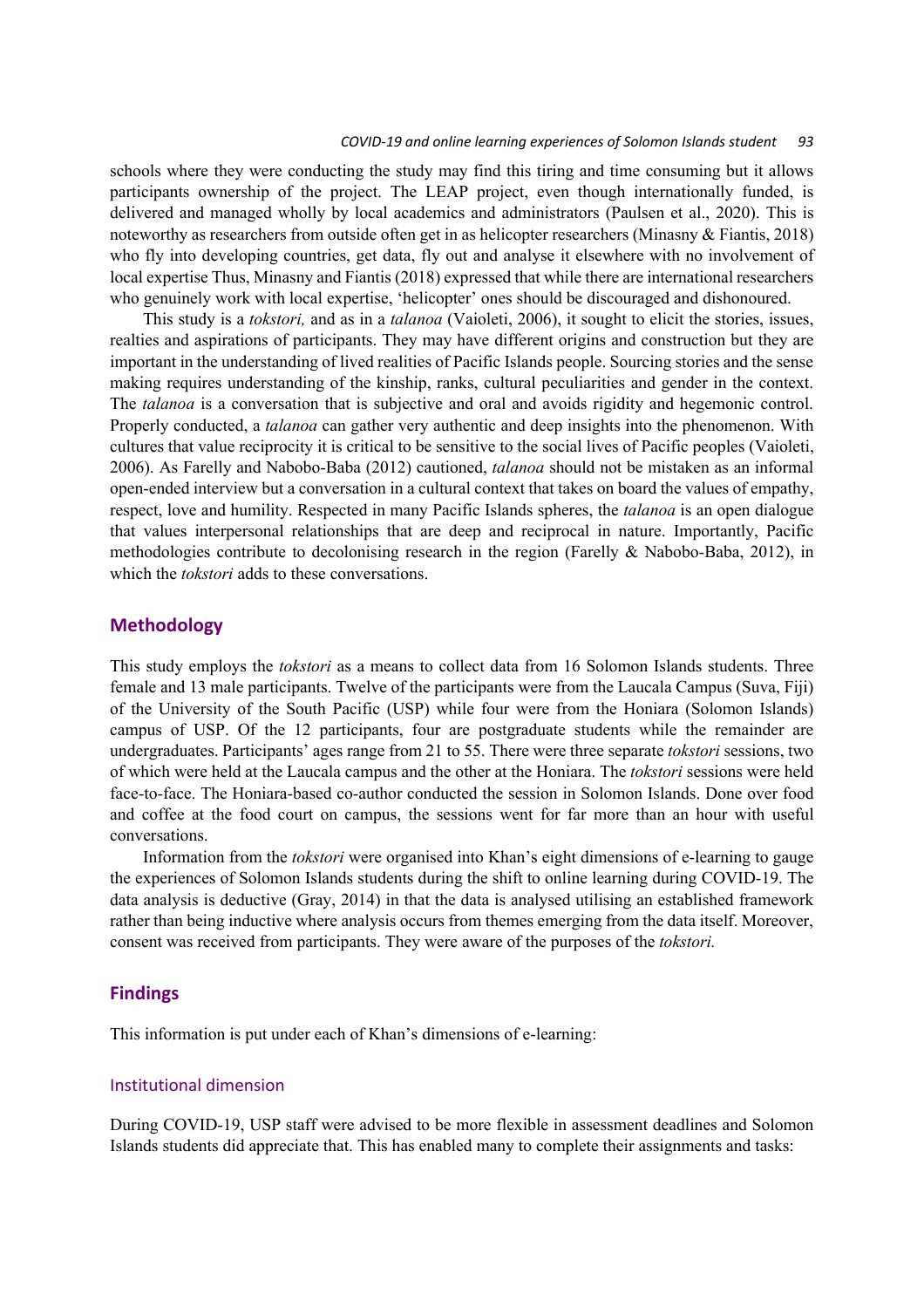The good thing is that the lecturers are more flexible in the due dates because my mood for studies is the same but the situation is causing issues, but when the flexibilities came in, I gained confidence to continue. (PG2)

In terms of leniency, even it's late for two or three days from the deadline, we were able to submit which I find good. When you are under pressure from the tasks that were due around the same times, but due to the leniency, you get to cope with it. You can do your submissions without marks taken out, which is helpful, during this C19 period. (UG5)

The university also worked with the phone companies in Fiji to enable free access to the University of the South Pacific (USP) website. Besides this collaboration with the phone companies, internet in Fiji is comparatively cheaper than most other Pacific Island countries:

Because they have deals with the phone companies, the internet is even more affordable here, which is great. (UG2)

Here [Fiji] the internet is good than the SI the internet is too expensive [*sic*]. One gigabyte can be 24 hours and it's finished in SI. As I mentioned earlier, it helps you to stay at home during C19. There is another second wave coming so it's nice to keep yourself in terms of health and safety. You are likely to be safe because you stay at home. (UG6)

Students at the Honiara campus in Solomon Islands found the cost of the internet a challenge in the shift to being fully online:

It was challenging because as a private sponsored student I had to spend a bit more on data usage, which is a bit expensive here in the SI and the timing to use internet here in the SI is very fast that I had to think and work fast. Sometimes my data was all used up while I am still searching and thinking about what to write. So, for me online learning is good, but internet usage is very expensive and gave me a hard time. (HN1)

I found it difficult to access it at times and I had to pay for my own internet access. I bought a Dongle from SI Telekom with the help of my children. It costs SBD\$600.00. (HN4)

The Honiara campus, being proactive in informing and assuring students, also helped in the retention of many at the Honiara campus. The announcements, aired through the Solomon Islands Broadcasting Corporation (SIBC), were a pertinent way to reach Solomon Islanders through what it called 'service messages':

I was going to go home but my family encouraged me to just stay and wait for further advice from the University. I stayed in my house most of the time and then I started coming to the Campus to get an update on when Campus will be reopened. I was happy when you started making announcements through the SIBC. That gave me a sense of hope that things will get back to normal and that the Campus will be reopened. (HN4)

Solomon Islands students also recognised that USP dynamically put forward measures to ensure continuity of learning during this emergency situation:

In schools, you have what's called Education Emergency (EE) and ... was my facilitator. This is a kind of situation that's like when we have earthquakes, the ethnic tension, but this is a new one. In EE, even if there is [*sic*] emergencies, learning must continue. So, with that theory that we were preached before, applies now. I tell myself; this theory is at work now. The environment changes, but education must continue. (PG1)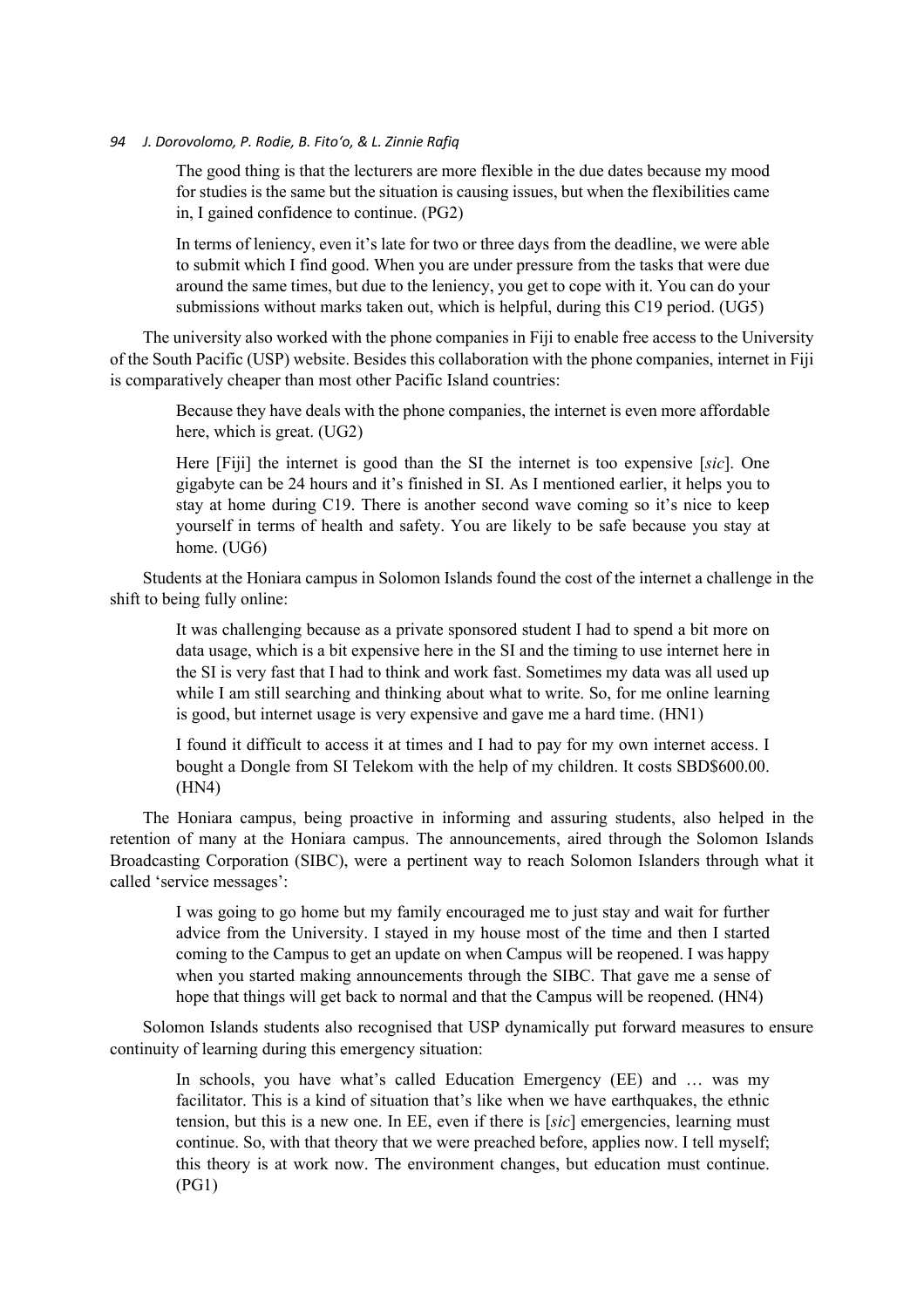# Pedagogical dimension

Sudden COVID-19 instigated isolation and shift to the online mode of learning helped many Solomon Islands students to be focused and independent despite related hardships:

In terms of learning, one of the advantages or pros was that I remained at home and focused on my work. I stay at home as everything is online and concentrated on assignments, which is nice. Feedback from lecturers is up to date. You give assignment and they give you feedback quickly. (PG2)

It helps you to be an independent learner. There wouldn't be group discussions in many cases so being an independent learner is important. (UG3)

However, the abrupt shift to the online mode, accompanied by fear of COVID-19, was traumatic and a major disruption for other Solomon Islands students:

When the interaction that should take place between the student and lecturer was cut off, so this online mode was a new thing for me. The contacts through tutorials were not there. The USP too was closed down so there was no access. Those disruptions affect your determination and it also traumatized me. (PG1)

So, when online mode was in place, I have a lot of challenges encountered such as the lack of intimacy, bond and rapport, where the student as a learner has with the lecturer is missing. At first, it took me a while to adapt to this online learning. This intimacy is missing. The face-to-face transfer of knowledge from lecturer is missed. It was a challenge in the first place. (PG4)

Subjects that had hands-on components were also seen as a challenge even though these Solomon Islands students managed to navigate various online applications:

During this C19, especially in the Sciences, where practical labs need to be attended to but because we are online, it's difficult to do the labs you need to where microscopes and other real life practical activities that are needed on the field can be an issue. This can be a difficulty going online. There are courses that I find easier online. (UG5)

I learned to submit my work on time and also developed a set of skills to get information for whatever lab or practical activities that I am supposed to do. You also learn to work by yourself. You stay at your room and simply work by yourself. (UG1)

# Technological dimension

Students at the Honiara campus reflected on challenges of access. Campus generally ensured all they could to see the retention of those at the Solomon Islands campus. However, general long-term neglect of USP of the Solomon Islands campus infrastructure still prevails:

I tried to access that but I could not access it. I asked other students and they said they could access it, but there were some of us who could not access it even though we followed the instructions that were provided. So, I just continued to pay for data through SI Telekom. (HN2)

When the Campus was closed due to COVID-19 I was going to withdraw from studies. But when we heard through the media that we were going to be given free access to the USP website then I decided to continue with my studies. So, I came with other students to the SI Campus Netball court to access our courses. I found it difficult at first but one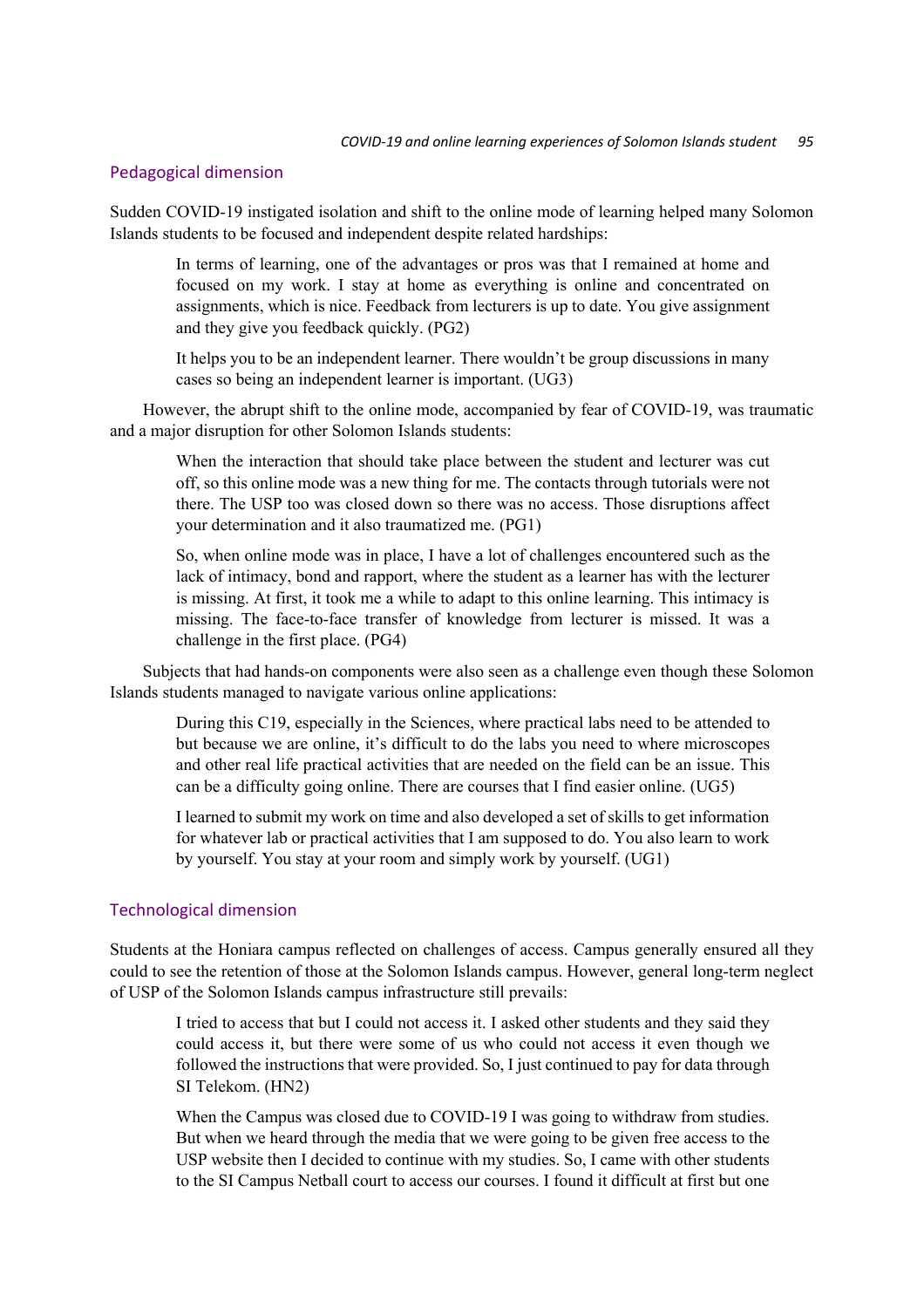of my wantoks who worked at the SI Telekom assisted me to access the USP website through the arrangement that was made. (HN4)

Solomon Islands students based at Suva in Fiji may not be widespread but can still experience access issues. Technological access can be more than access but also have implications for those that are economically disadvantaged:

In terms of disadvantage, it depends on your location. Where my house is, the internet service is not that good. Sometimes it doesn't connect well, so I couldn't do anything. Sometimes I attempted coming through security for the labs because I couldn't do anything from my home. But luckily, everything got halted for a while. (PG3)

The other disadvantage is the cost of internet. That's the other thing. It's an economic disadvantage of being online. It can be demanding. Even if the university was reopened, the fear still puts many students [off] not to come to campus due to the fear. (UG4)

Many Solomon Islands students, however, learned new technological applications, tools and functions:

But in terms of online learning, before I didn't know what is Zoom. Now we use Zoom and I know more of things online and the internet and the resources we can access to help us in our studies. In Moodle, it has a chat section and most of the time I don't use it, but during the online transition, I used it to contact the course coordinator. It's good that we have such things so even if we are not face to face, there are things available to get in contact with the coordinator. (UG2)

# *Interface design*

USP uses Moodle as its Learning Management System and Solomon Islands students appreciate various functions in it such as online group interactions:

On that same note, this online mode doesn't provide that mode where as a tertiary student we can have group work and coming together. (PG4).

I tried to perform at a higher level, to discuss, to share ideas, through the online mode. So, the ability to work hard showed itself. This is a good thing I learned from this pandemic. (PG4)

Being online in Moodle is found by Solomon Islands students to be convenient for COVID-19 situation. You can do your work anytime you want to:

An advantage of online learning is that access to learning is with you at home. You wake up it's there. The classroom is there. Even the teacher is there. There is still a classroom and a lecturer that's there, doesn't matter where you are 24 hours. It's also safer for us when we are under pressure from C19. There could be disadvantages as my friends have said, but it has also given me confidence. The information is always there. It can be convenient. (UG4)

A good percentage of USP courses are already in blended mode so the transition may not be as drastic as the ones that were heavily face to face. Thus, many students are often versed with the online platform:

However, if you are new to the system, it can be hard as well. For those that's new to them, online is hard. But for me, because I know the system, online is fine. Thank you. (PG2)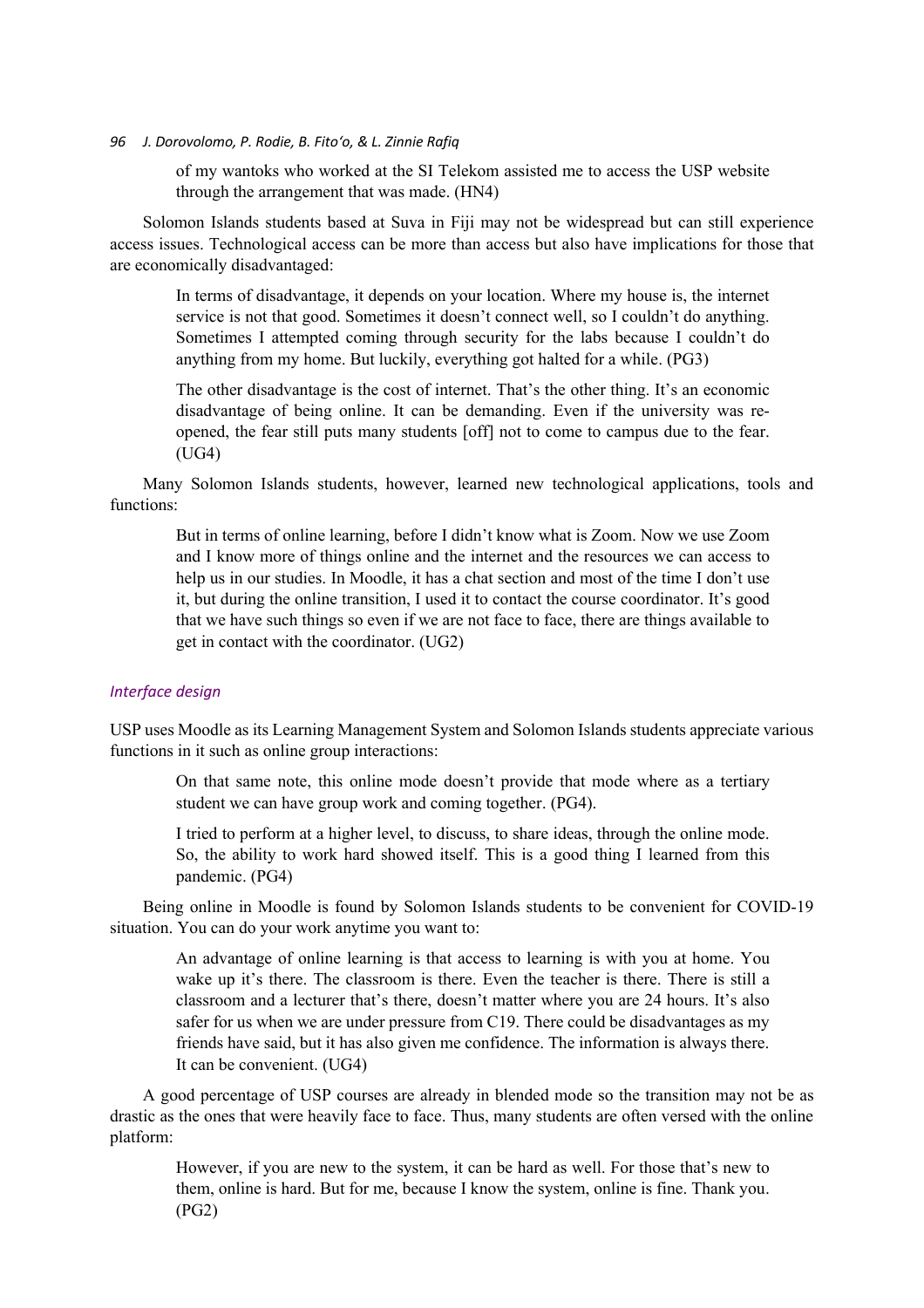# Evaluation dimension

During the COVID-19 online period, there were lecturers that Solomon Islands students found to be diligent in providing feedback:

In terms of learning, one of the advantages or pros was that I remained at home and focused on my work. I stay at home as everything is online and concentrated on assignments, which is nice. Feedback from lecturers is up to date. You give assignment and they give you feedback quickly. (PG2)

There was experimentation with online exams during COVID-19, replacing what is normally face to face exams. They were generally liked except for certain ones that were perceived to be excessive:

I also like the online exams. They gave us time to sit together and because I can discuss with my colleagues and write down my answers. (HN4)

Online exam was good. Timing was good and we can discuss with each other. But, the amount of work required was enormous. There were case studies we had to respond to. We had to respond to all three sections within three hours. (HN2)

I agree with online exam gave us the opportunity to go back and revisit those concepts we learnt during the semester. For me, it gave me the opportunity to really read and better understand what I learned during the semester. (HN3)

There were also complaints that certain courses were not very clear in their explanation of assessment pieces, which caused confusion:

A bit of complain [*sic*] comes from students that some information are [*sic*] not clear for students to follow. There was a situation where others did something and others did another thing. This is because things were not clear and when the grades were returned, the marking, some of them gained a certain mark because they did the wrong option, while others who followed what was needed got different marks. This was caused by confusion in the instruction given. When you ask for explanation, they send in an explanation that often causes more confusion. We all end up doing different things. (UG4)

### Management dimension

In terms of the maintenance of the online system, it was suggested by Solomon Islands students that USP would need to continually innovate in the practical subjects and elements of it:

I did practical courses that need face to face elements with the coordinator and being online can be hard. I am doing GS, with coding and technology, so that's why I said it's good to have face to face with coordinators and without that, it can be hard at times being online. The lab and practical parts can be a difficulty. (UG1)

There were also suggestions to build the capacity of students in online learning. Students are used to the blended mode, which has face to face components to it:

However, the other issue is the decision to change to full online learning, which was done over a very short span of time. So, to quickly adapt to such change in the mode of teaching and learning within a short time was quite challenging. There was no briefing for us students on online learning especially those of us who are used to blended learning mode and are used to having satellite lectures and tutorials. We are used to our lecturers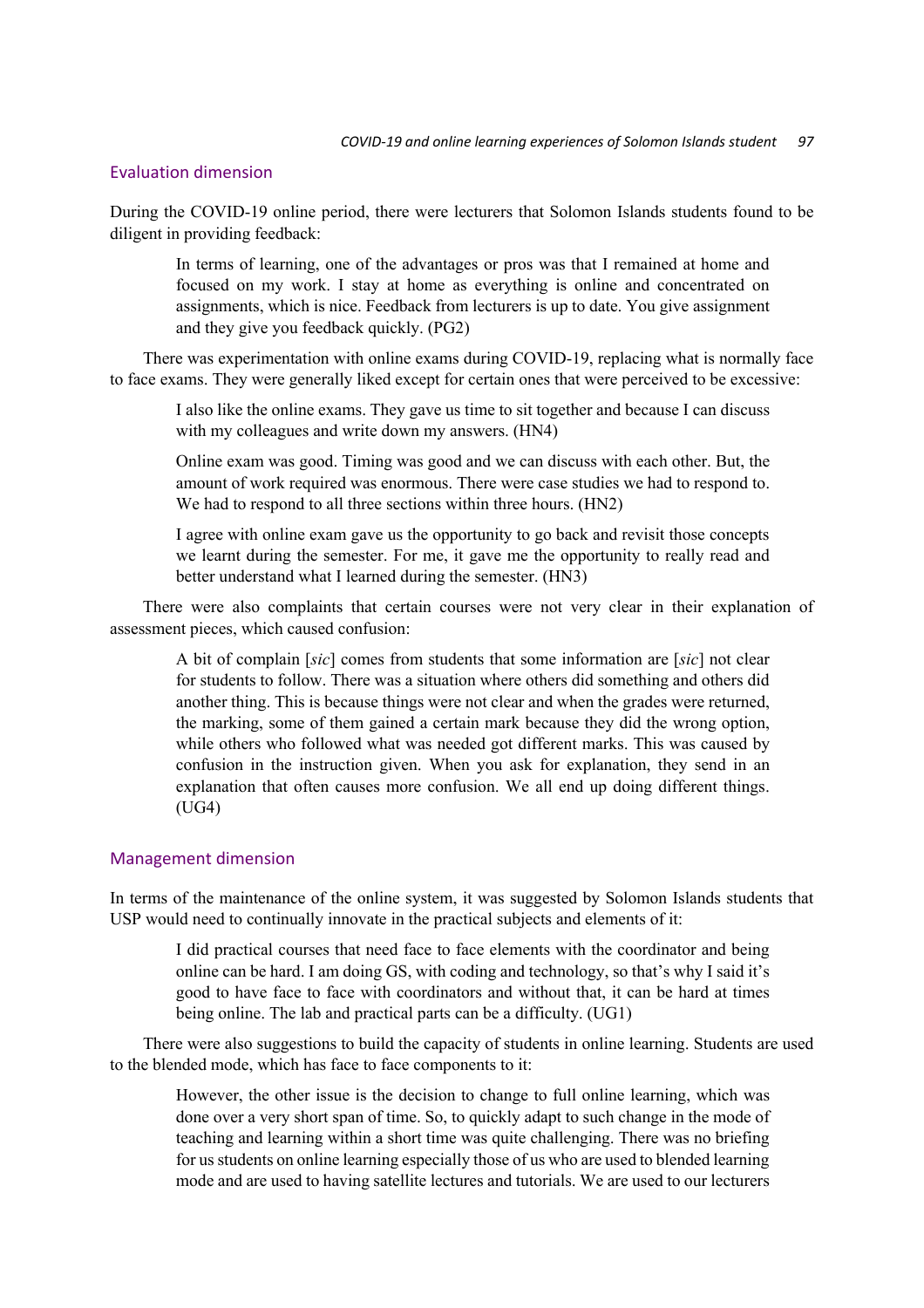explaining things to us. I also find it difficult when I emailed my lecturers for assistance and they did not respond to my emails for days. (HN1)

USP continued to find ways to make courses accessible to students but also trained its staff to recognise that their role in the student experience was critical:

As a private sponsored student, I find using the SI Telekom data plan expensive. Online learning is different from face-to-face mode. I had to do things on my own. Sometimes, I find it difficult because our lecturers did not respond to my emails. (HN4)

### *Resource support*

Solomon Islands students miss the face-to-face element in teaching but that is almost inevitable in an online course:

The difference is that, things on email, a lot can be missed. But when you come face to face with a lecturer or coordinator, he/she would talk in more detail. (PG2)

The other is the lack of face to face with your lecturers. When you are face to face with the lecturer, they will give you [an] answer and you can ask extended questions to clear up things. But through email, it's just one thing and you often hesitate to follow up further. (PG3)

As stated in the previous section, staff need to be skilled and supported to be effective in keeping students engaged in their classes online:

The other thing is that we have different lecturers, so for me, with my lecturers, I emailed for the time I liked an answer. But an answer came a couple of days later before when a reply came, when I don't need the answer, which disrupts my mood for the tasks. Exchange of emails with my lecturers isn't that good during that time. (PG3)

Students needed support from everyone who had an interest in their studies:

It was challenging especially when you are far away from home and in this kind of situation, you need to be encouraged by your immediate family members. The good now is that I see my colleagues, our lecturers, and the interactions we have, has kept on encouraging me to come this far. (PG4)

# Ethical dimension

A participant was robbed in Suva at his home during the COVID-19 period when USP went to remote learning:

On personal grounds, this C19 adds on the stress to where I live. I live at an outskirts area where access to internet could be interrupted at times. On top of that, I experienced being stolen twice. It has affected me in my learning. The stress to adapt to the online mode, and when I got stolen twice where I live, I was really stressed. I got stolen twice, they took the school bag, the phone, money, trousers, and I almost gave up. This is in addition to challenges I already have in the online learning mode. (PG4)

This has impacted on his studies but he used the situation to work harder and be resilient:

A good thing I learned from the online experience is it made me to be [*sic*] resilient. My hidden abilities came out. I took my own initiatives to manage my time so that I can be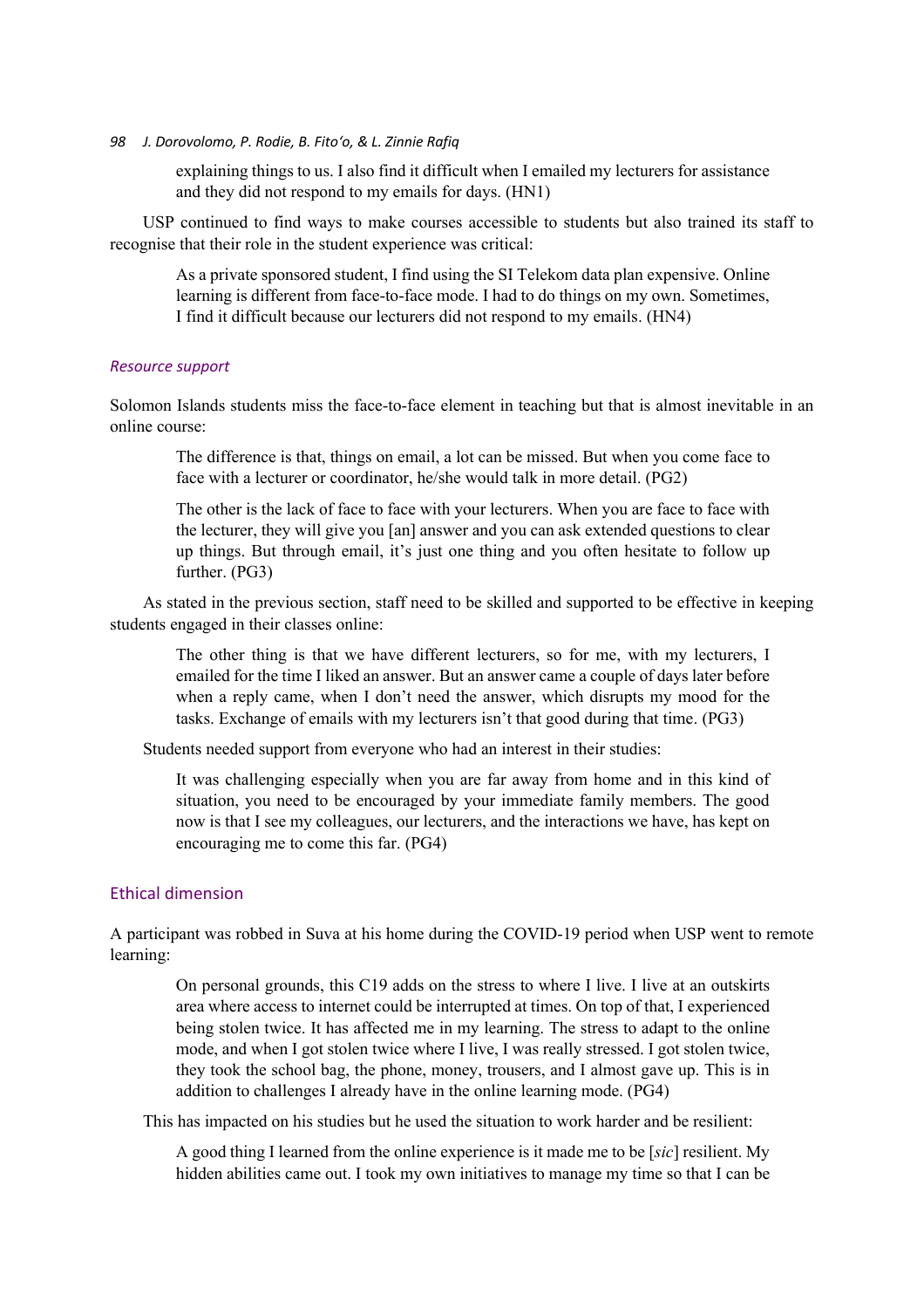settled. I tried as much as possible to do my assignments, discuss in the forums, during the time frame. (PG4)

#### **Discussion**

In Australia, the loss in income for its universities could be approximately \$19 billion by 2023 as a consequence of COVID-19 and with international education being the fourth largest export, it is a concern for HEIs (Thatcher et al., 2020). It is also the fear of losing students through attrition and the possible revenue loss that the University of the South Pacific (USP) did all it could to have almost 100 percent of its courses on remote learning and teaching when the COVID-19 pandemic affected the world (J. Vanualailai, Personal Communication, April 30, 2020). Vanualailai, the USP Deputy Vice Chancellor for Learning and Teaching, emphasised that COVID-19 has essentially forced the institution to re-focus strongly on student learning and teaching. He advocates the Centre for Flexible Learning and Teaching (CFL) and the Information Technology Services (ITS) to be the two major sections that need strengthening to ensure USP delivers quality programmes remotely. Faculties, schools, the student association and campuses were asked to track participation of students and flexibility was given to assignment deadlines (J. Vanualailai, April 30, 2020). Students in this study appreciated the level of support and flexibility built into the remote learning and teaching mode.

However, despite a successful response by USP, it certainly was not perfect, and Solomon Islands students point to staff who did not reply to student emails, their Moodle set up and contents are confusing and ambiguous, and internet access can be costly, particularly for students at the Honiara campus. This did not help when there were also fierce battles over various allegations between the former and incumbent Vice Chancellor. Field (2020) reported that according to an audit by the international accounting firm BDO from its Auckland office, during Rajesh Chandra's period as Vice Chancellor, there were allegations of the manipulation of allowances, bonuses and inducements for 25 senior staff of USP adding up to more than \$4 million between 2016 and 2018. Moreover, Pal Ahluwalia, who compiled allegations against Rajesh Chandra's management, was deported as an 'undesirable person' from Fiji (Delaibatiki, 2021). There were a lot of related dynamics to these events and in the USP situation, Naidu (2020) stressed that the arguments for and against what was happening in the governance of the university needed to consider the "cultural milieu, the power relationship and politics that impact on governance at USP" (p. 8). Whatever the situation is, Ram (2020) correctly voiced that while other universities are strategising on how they would stay afloat in the coming semesters due to COVID-19 and its effects, particularly financially, USP confronts ongoing governance issues. Ram asserted that instead of discussing viable models to push the USP forward and possibly required restructures, the institution is spending its time arguing over governance issues (Ram, 2020).

What this study also implies is that the impacts of COVID-19 and its experience in online learning are not of the institution itself, it also has an influence on the students, parents, their families, and the community. Participants who are in Fiji are concerned and worried about their families in the Solomon Islands. With COVID-19 related unemployment, crimes may increase. (One of the participants was robbed twice.) In Fiji, where tourism is the major industry (Singh, 2020), the domino effects of unemployment from the tourism industry and its related services is considerable. The study also implies that this unprecedented shift to the online mode have repercussions for how technology is used, assessment in HEIs were conducted, classes ran (Crawford et al., 2020; Demuyakor, 2020), and in the USP-context, as long as they are not inferior alternatives. Arauja et al. (2020) reiterated a word used by a participant, that this situation is a 'disruption' that HEIs must adjust to in order to survive.

USP generally responded well to the COVID-19 pandemic and provided ample support and flexibility on assessments and in settling fees, which enabled a large number of students to get through. There were proactive measures taken, including communicating diligently with students to help them get through the semester. Gelles et al. (2020), who interviewed 11 university students in the US, found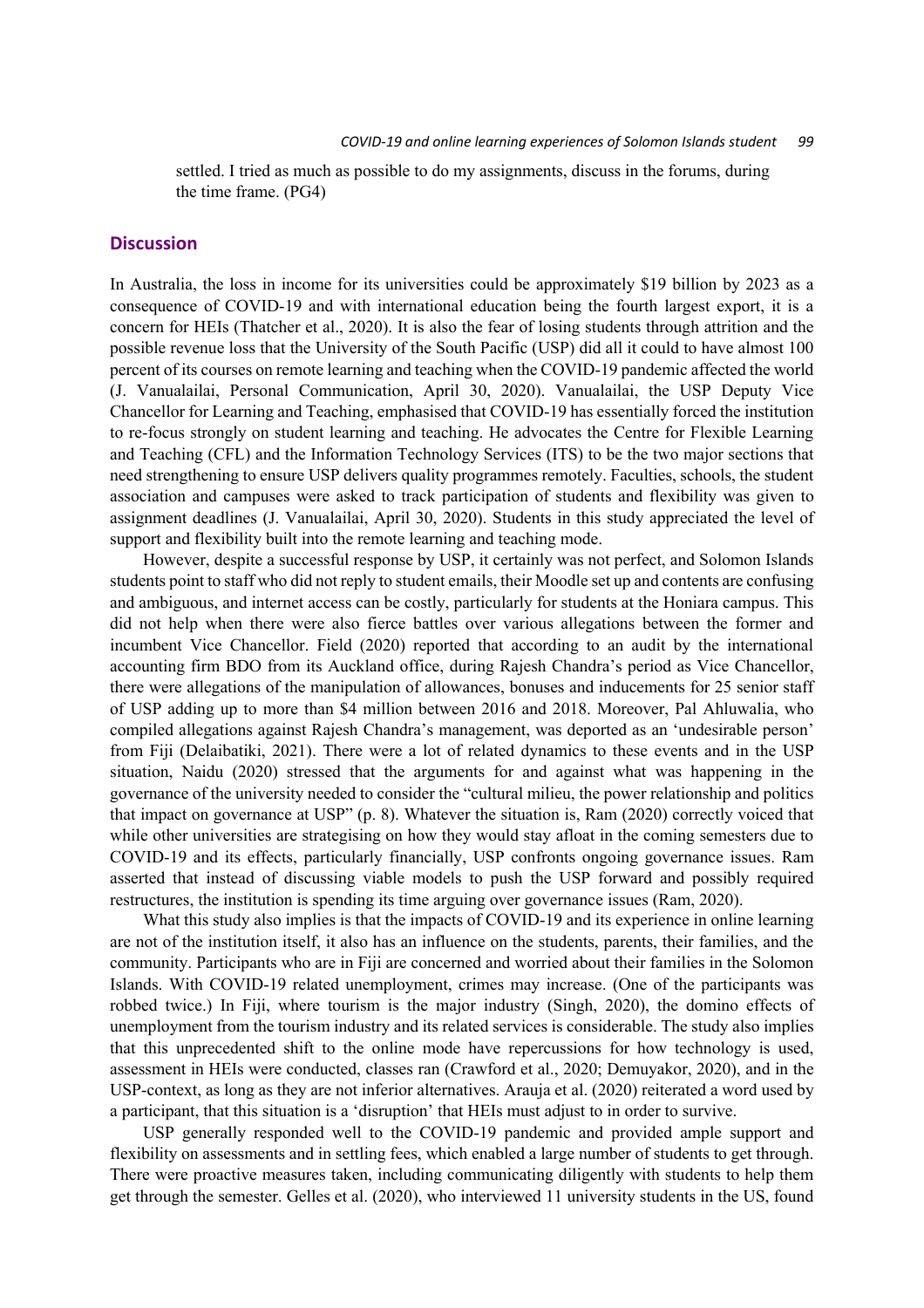that in the university these students went to there was "compassionate and flexible pedagogy" (p. 1) that enabled adjusting assessments and the curriculum delivery. In addition, Gelles et al. (2020) also found that the university communicated with students effectively which was critical in the retention of students. It was evident from participants that university communications were crucial in students' perseverance with their studies during the pandemic. Participants in this study were very anxious of the COVID-19 situation, but with the reassurance from the university, managed to complete the semester. In addition, post-pandemic, it is integral that USP should continue to systematically promote technology-based learning.

Despite initial adjustments to courses being fully online, Solomon Islands students in the study agreed that the shift was necessary in a time of crisis. The USP Centre for Flexible Learning (CFL) also did well by providing training and support for staff. One of the drawbacks participants alluded to was the absence of face-to-face opportunities with lecturers and hands-on activities for practical activities. However, students managed to persevere and complete the semester. They get to learn to be working independently online and getting to learn new technologies as a consequence such as being on Zoom regularly or sitting an online exam. In a survey of 109 countries, Marinoni et al. (2020) found that almost all acknowledged that COVID-19 affected teaching and learning at their institutions with challenges related to online pedagogy competencies and the technical infrastructure. Moreover, Marinoni et al. (2020) also found that it impacted international student mobility. Solomon Islands students based at Fiji were affected in terms of thinking about their families and not being able to travel. International mobility would have been impeded throughout the world.

# **Conclusion**

This paper presents findings from three *tokstori* sessions of 12 Solomon Islands students who studied at the University of the South Pacific (USP) during the Emergency Remote Teaching period due to COVID-19. Framed against Khan's eight dimensions of e-learning, which are pedagogical, institutional, ethical, interface design, evaluation, management, resource support and technological in nature, it suggests that it is important that USP not only makes the transition in content but also builds the online pedagogy of its staff in order to continually improve the university's offerings. The online solutions should not just be temporary band aids but platforms that USP can build into as vibrant online, remote teaching and learning programmes relevant to the Pacific Islands and beyond. Students appreciated the flexibility USP incorporated into due dates and school fee payments, indicating the need for learning to be flexible and agile to the needs of students. What was often referred to as the 'new normal' in the media, one of those elements would have to be digitally literate Pacific Islands students and teachers. That should be one of those things that comprise the 'new normal'. The sustainability of the technological and design shifts required resource support which included collaboration with stakeholders, as in the Fiji situation, the mobile companies had positive support for students in terms of providing cheaper internet. However, USP, as a regional university with 12 member countries, the internet may not be as affordable as in Fiji. The internet costs in Solomon Islands are extremely high and students in this study acknowledged it as an impediment to the online shift. This calls on university management to continually evaluate its online offerings and equity in the region. Post-pandemic and with an already rapidly changing world, Pacific Islands HEIs have to emerge from COVID-19 stronger, as the pandemic would have changed the educational landscape considerably.

# **References**

Affouneh, S., Salha, S., & Khlaif, Z. N. (2020). Designing quality e-learning environments for emergency remote teaching in coronavirus crisis. *Interdisciplinary Journal of Virtual Learning in Medical Sciences, 11*(2), 135–137.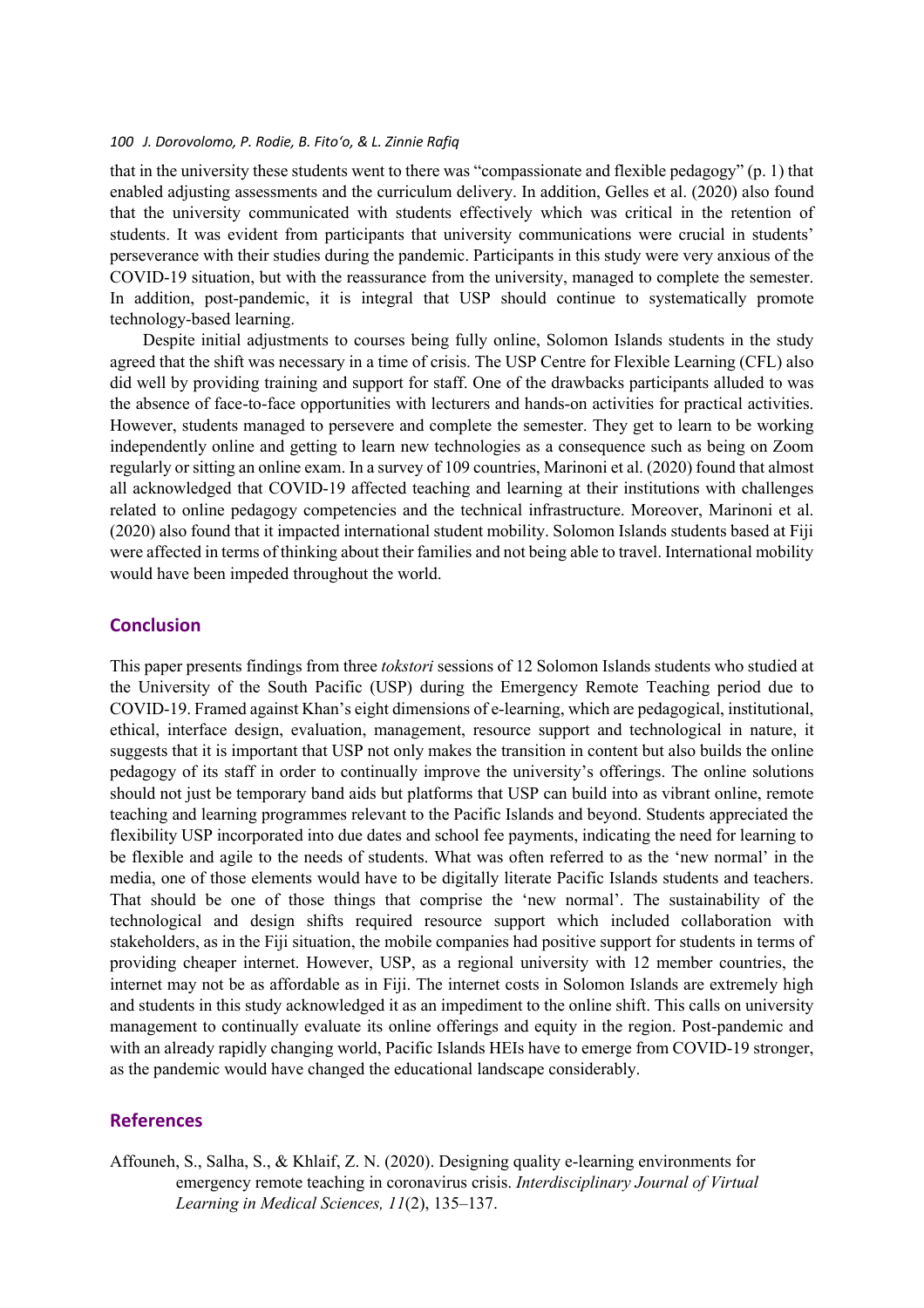- Arauja, F. J. O., de Lima, L. S. A., Cidade, P. I. M., Nobre, B., & Neto, M. R. (2020). Impact of Sars-Cov-2 and its reverberation in global higher education and mental health. *Psychiatry Research, 288*: https://doi.org/10.1016/j.psychres.2020.112977
- Corbeil, M. E., Corbeil, J. R., & Khan, B. H. (2017). A framework for identifying and analyzing major issues in implementing big data and data analytics in e-learning: Introduction to special issues on big data and data analytics. *Educational Technology, 57*(1), 3–9. https://doi.org/10.4324/9780203728703-2
- Crawford, J., Butler-Henderson, K., Rudolp, J., Malkawi, B., Glowatz, M., Burton, R., Magni, P., & Lam, S. (2020). COVID-19: 20 countries' higher education intra-period digital pedagogy responses. *Journal of Applied Teaching and Learning, 3*(1), 1–20. https://doi.org/10.37074/jalt.2020.3.1.7
- Delaibatiki, N. (2021, February 19). Deportation of Ahluwalia should be looked at in its proper perspective. *Fiji Sun,* p. 2.
- Demuyakor, J. (2020). Coronavirus (COVID-19) and online learning in higher institutions of education: A survey of the perceptions of Ghanaian international students in China. *Online Journal of Communication and Media Technologies, 10*(3), e202018. https://doi.org/10.29333/ojcmt/8286
- Dennis, M. (2020, May 9). Higher education opportunities after COVID-19. *University World News.*  https://doi.org/10.1002/tsr.30748
- Farrelly, T., & Nabobo-Baba, U. (2012). *Talanoa as emphatic research* [Paper presentation]. The International Development Conference. Auckland, New Zealand.
- Field, M. (2020, June 11). Secret report reveals widespread salary and allowance rorts at USP. *Islands Business*. https://islandsbusiness.com/past-news-break-articles/item/2842-secret-reportreveals-widespread-salary-and-allowance-rorts-at-usp.html
- Gelles, L. A., Lord, S. M., Hoople, G. D., Chen, D. A., & Mejia, J. A. (2020). Compassionate flexibility and self-discipline: Student adaptation to emergency remote teaching in an integrated engineering energy course during COVID-19. *Education Sciences, 10*(304), 1–23. https://doi.org/10.3390/educsci10110304
- Gray, D. E. (2014). *Doing research in the real world*. Sage.
- Khan, B. H. (2001, December 18). A framework for e-learning. *E-learning.*  http://lomo.kyberia.net/diplomovka/webdownload/partial/elearningmag.com/E-Learning%20-%20A%20Framework%20for%20E-learning.pdf
- Marinoni, G., Land, H. V., & Jensen, T. (2020). *The impact of COVID-19 on higher education around the world.* International Association of Universities.
- Murphy, M. P. A. (2020). COVID-19 and emergency eLearning: Consequences of the securitization of higher education for post-pandemic pedagogy. *Contemporary Security Policy, 41*(3), 492– 505. https://doi.org/10.1080/13523260.2020.1761749
- Minasny, B., & Fiantis, D. (2018). *Helicopter research: Who benefits from international studies in Indonesia?* https://theconversation.com/helicopter-research-who-benefits-from-internationalstudies-in-indonesia-102165
- Naidu, R. (2020, June 22). Good governance. *The Fiji Times*, p. 8.
- Parlakkilic, A. (2018). E-learning framework design for medical education based on requirement analysis. *Journal of Educational Technology and Online Learning, 1*(3), 11–24.
- Paulsen, I., Maebuta, J., Pitakia, J., Manaipuri, J., Houma, S., & Tafoa, J. (2020, August). *Tokstori on the Leaders and Education Authorities Project (LEAP)* [Zoom meeting]. Victoria University of Wellington, New Zealand.
- Paulsen, I., & Spratt, R. (2020). When evaluation and learning are the intervention. In S. Johansson-Fua, R. Jesson, R. Spratt, & E. Coxon (Eds.), *Relationality and learning in Oceania:*